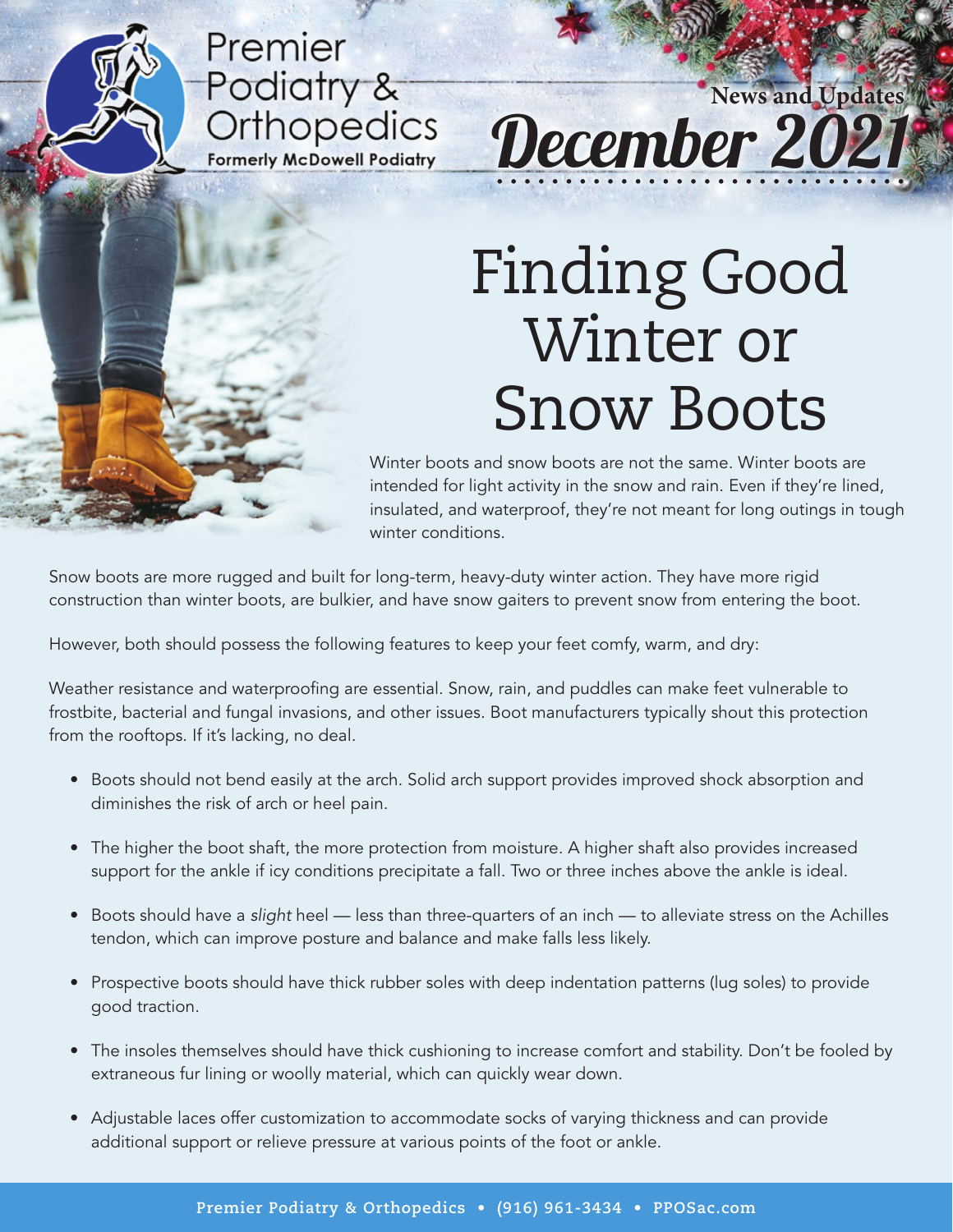# Older Adults and Proper Indoor Footwear

While at home, going barefoot or wearing socks or floppy, open-backed slippers may be appealing, but if you're an older adult, it's a bad idea while on your feet.

First, arch support is nonexistent, leading to arch strains, plantar fasciitis, and Achilles tendonitis. Fat pads on the bottom of our feet thin as we age, placing uncomfortable pressure on bones of the foot.

We tend to compensate for foot discomfort by shifting how we walk. This adds stress to other parts of the foot and ankle, and can affect balance. Floppy slippers can easily come off and become a tripping hazard, and many socks are slippery. It's the perfect storm for falls.

Older adults are already at greater risk due to diminished eyesight, coordination, strength, and balance. Don't throw foot/ankle discomfort and improper footwear into the mix. Over 3 million older adults visit ERs each year for fall injuries, many of which are hip fractures and head injuries.

Going barefoot also exposes feet to small abrasions from debris (along with cuts and punctures), which can be highly problematic for those with diabetes or circulatory issues.

Wearing socks, slippers, or going barefoot offers no protection against unpleasant toe stubs and possible accompanying fractures.

Wear a pair of "house shoes" (to be worn indoors only) that are …

- able to accommodate feet at their largest (late-day swelling) and have Velcro closures to customize snugness;
- made of breathable material and offer good support;
- fully closed in the toe and heel areas; and
- equipped with thick, nonslip soles and wide, low heels that provide good cushioning and traction.

If you experience lingering foot or ankle discomfort, or need assistance finding proper footwear, please don't hesitate to contact our office.

### Mark Your Calendars

- Dec. 7 Pearl Harbor Remembrance Day: The U.S.S. Arizona is still leaking oil into the harbor.
- Dec. 9 Christmas Card Day: Sir Henry Cole of England invented the first "official" one in 1843.
- Dec. 10 Nobel Prize Day: Nominees and nominators can't be divulged for 50 years.
- Dec. 12 Ding-a-Ling Day: Salvation Army reference? No. Goofy people reference? Yes!
- Dec. 21 Winter Solstice: From November to January, the sun doesn't rise in Tromsø, Norway.
- Dec. 25 Christmas: The prophet Micah foretold Jesus' nature and birthplace 700 years prior.
- Dec. 26 Kwanzaa begins: "Matunda ya Kwanza" means "first fruits of the harvest" in Swahili.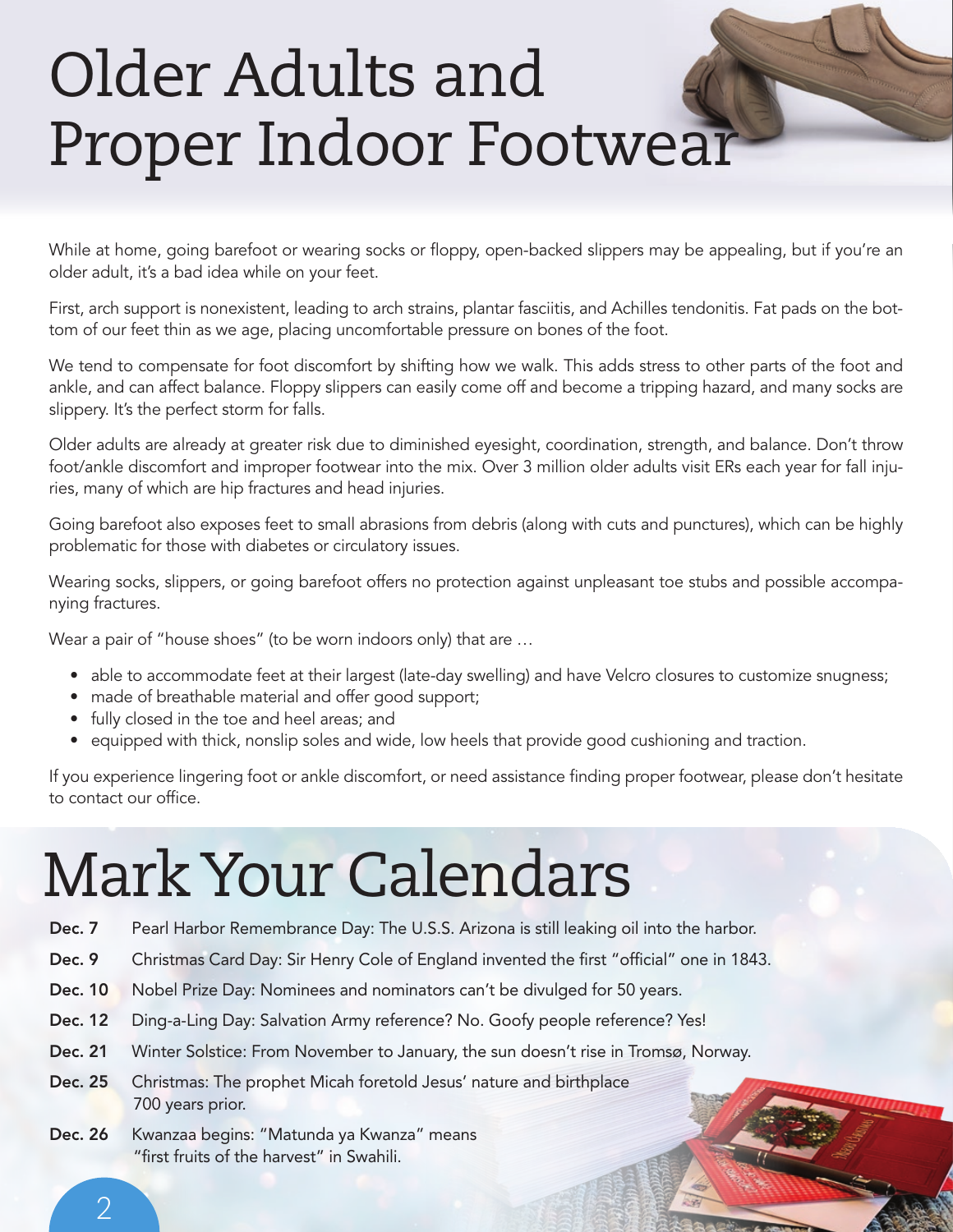### Thank Goodness for Christmas Magic Yield: 4 servings

Santa has been spreading Christmas cheer for anywhere from 200 to 1,700 years, depending on your sources. Christmas magic plays the key role in his longevity. That's fortunate, as Santa is *not* the poster child for good health.

For starters, Santa is overweight. As evidenced by the "bowl full of jelly" reference from nearly 200 years ago, it's been a long-term thing. The *Central European Journal of Medicine*  once estimated that Santa consumed nearly 10 billion calories on Christmas Eve in the United States alone from wolfing down cookies and milk at his stops. Christmas Eve aside, diabetes, high blood pressure, coronary artery disease, and sleep apnea stand ready to take their toll.

The rosy cheeks and nose like a cherry are indicative of rosacea, eczema, windburn, sunburn, or frostbite. Those should be checked out annually be a dermatologist.

That corn-cob pipe isn't just for show. Santa's been smoking for centuries. We know how unhealthy that is, and he inhales a lot of chimney soot, too.

Making a list and checking it twice is a primer for carpal tunnel syndrome. After all, it's been estimated that he delivers gifts to 152 million homes each year. Checking every list twice is a daunting venture that could hint at a stress-related compulsion disorder.

Santa also has a demanding and hazardous job. He travels across 24 time zones in one night, seated on a sleigh — conditions ripe for deadly deep vein thrombosis and pulmonary embolisms. Santa also works without a seatbelt, airbags, or radar. He's an accident waiting to happen … and the jet lag would be staggering.

Let's all mimic Santa's kindness, generosity, and sense of mischief. But when it comes to good health practices, he deserves a lump of coal.

### Chickpea, Sausage, and Kale Pasta

*Protein-packed and so versatile, canned chickpeas are a pantry must-have that can make a meal in minutes. Try serving up these super staples in a perfect go-to pasta dish for a quick and healthy weeknight dinner during the busy holiday season (or anytime).*

#### Ingredients

- 1/2 lb. short pasta
- 3/4 lb. Italian sausage meat
- 1 tablespoon olive oil, with more for drizzling
- 2 tablespoons minced garlic
- 1 can (15.5 oz.) rinsed and drained chickpeas
- 5 cups ribbed and shredded kale
- 1/2 cup grated Parmesan
- Salt and pepper
- Lemon juice, for drizzling

#### **Directions**

Cook pasta, then drain. In a skillet, cook sausage meat in 1 tablespoon olive oil until opaque, breaking up with a spoon. Add garlic and cook 30 seconds. Add chickpeas and cook 3 minutes. Add kale and wilt. Add pasta and Parmesan; season. Drizzle with olive oil and lemon juice. Enjoy!

*Recipe courtesy of www.marthastewart.com.*